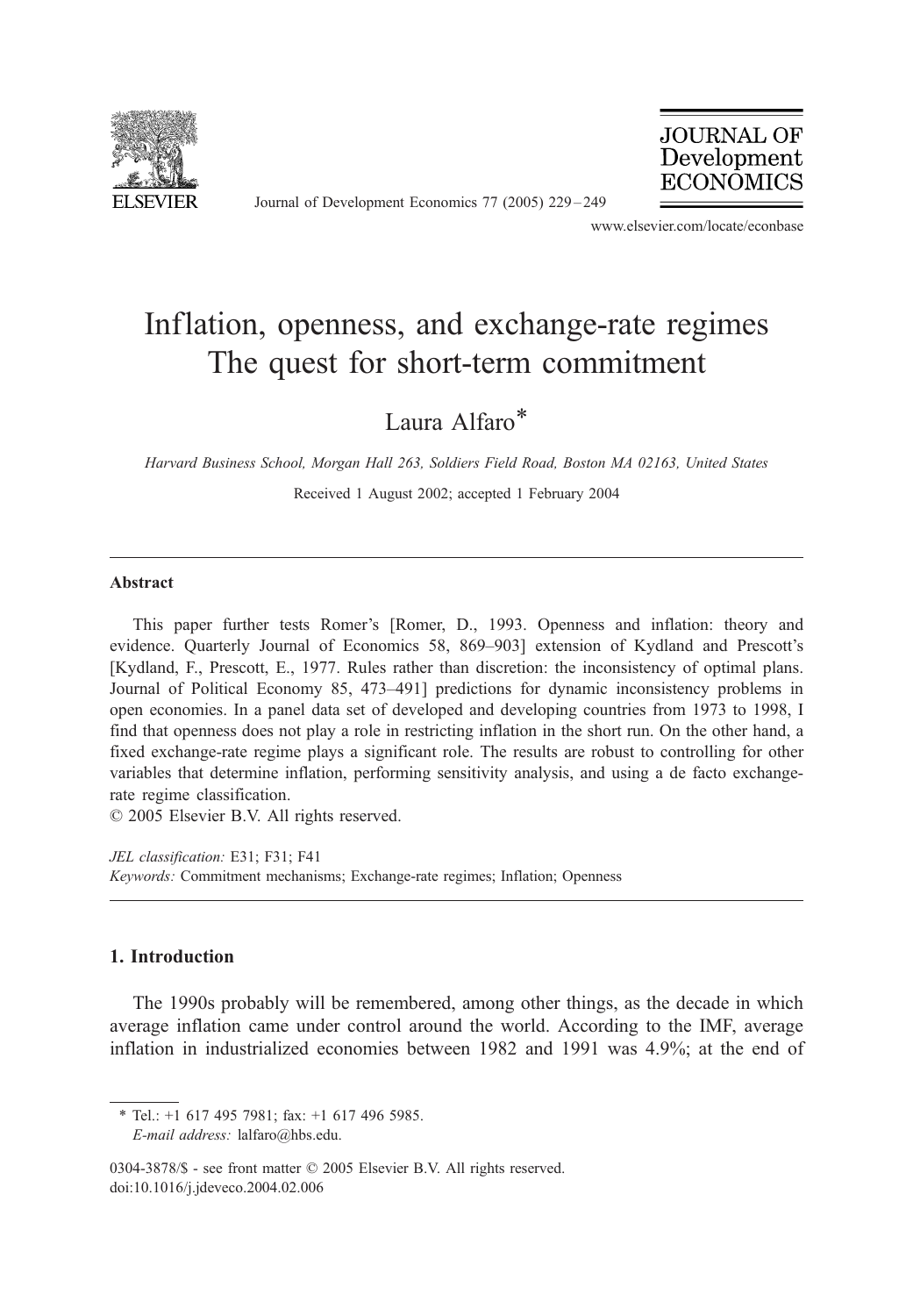|                      | Average   |       |       |       |      |      |      |      |      |      |
|----------------------|-----------|-------|-------|-------|------|------|------|------|------|------|
|                      | 1982-1991 | 1992  | 1993  | 1994  | 1995 | 1996 | 1997 | 1998 | 1999 | 2000 |
| GDP deflator         |           |       |       |       |      |      |      |      |      |      |
| Advanced countries   | 4.9       | 3.2   | 2.7   | 2.2   | 2.3  | 1.8  | 1.7  | 1.4  | 0.8  | 1.4  |
| Consumer prices      |           |       |       |       |      |      |      |      |      |      |
| Advanced countries   | 4.9       | 3.5   | 3.1   | 2.6   | 2.6  | 2.4  | 2.1  | 15   | 1.4  | 2.3  |
| Developing countries | 45.1      | 42.8  | 48.7  | 55.3  | 23.2 | 15.4 | 10.0 | 10.6 | 6.9  | 6.1  |
| Africa               | 19.5      | 47.1  | 39.1  | 54.7  | 35.3 | 30.2 | 14.6 | 10.9 | 12.3 | 14.2 |
| Asia                 | 9.7       | 8.6   | 10.8  | 16.0  | 13.2 | 8.3  | 4.8  | 7.7  | 2.5  | 1.9  |
| Western Hemisphere   | 163.0     | 150.1 | 195.2 | 200.2 | 36.0 | 21.2 | 129  | 9.8  | 8.9  | 8.2  |

| TUUIV TU                                   |  |  |  |
|--------------------------------------------|--|--|--|
| Inflation in selected regions of the world |  |  |  |

Source: World Bank, World Development Indicators, 2001.

1999, it was 0.8% as measured by the GDP deflator (Table 1a). More remarkably, average inflation in developing countries went from 45.1% between 1982 and 1991 to 6.9% in 1999. The 1990s also will be remembered as the "globalization" decade. Trade of goods as a percentage of PPP GDP went from 21.2% in 1988 to 28.3% in 1998 (Table 1b). This increase is even more striking when analyzed as a percentage of goods production, which increased from 71.9% in 1988 to 92.1% in 1998. Although concerns remain about lingering tariffs, nontariff barriers, and other protectionist practices, it is hard to deny that the global economy has become more integrated.

The obvious question is then: Are these events related? [Romer's \(1993\)](#page--1-0) work shows that inflation and openness are negatively and significantly correlated. Using [Kydland and](#page--1-0) Prescott (1977) and [Barro and Gordon \(1983\)](#page--1-0) type models, Romer argues that the negative openness–inflation relationship arises from the dynamic inconsistency of discretionary monetary policy. Romer's empirical work, using cross-country averages spanning more than a decade (beginning in 1973), tests the long-run commitment effect of openness on restricting the usefulness of discretionary monetary policy. The question remains, however, whether openness or other mechanisms bind in a short-term horizon. In this paper, I test whether openness serves as a commitment mechanism for restraining inflation in the short run. In addition, I consider the role of other variables that affect the short-term dynamics that drives inflation and the time inconsistency problem, in particular the exchange-rate regime.

| Table 1b                                            |  |  |  |  |
|-----------------------------------------------------|--|--|--|--|
| Integration with the global economy: trade in goods |  |  |  |  |

|                             | % Share of PPP GDP |      | % Share of goods GDP |      |  |
|-----------------------------|--------------------|------|----------------------|------|--|
|                             | 1988               | 1998 | 1988                 | 1998 |  |
| World                       | 21.2               | 28.3 | 71.9                 | 92.1 |  |
| Low income                  | 6.8                | 8.3  | 38.6                 | 62.5 |  |
| Latin America and Caribbean | 9.4                | 19.1 | 52.3                 | 74.5 |  |
| Sub-Saharan Africa          | 15.4               | 16.8 | 73.2                 | 99.5 |  |
| High income                 | 28.3               | 38.3 | 75.2                 | 95.1 |  |

Source: World Bank, World Development Indicators, 2001.

Table 1a